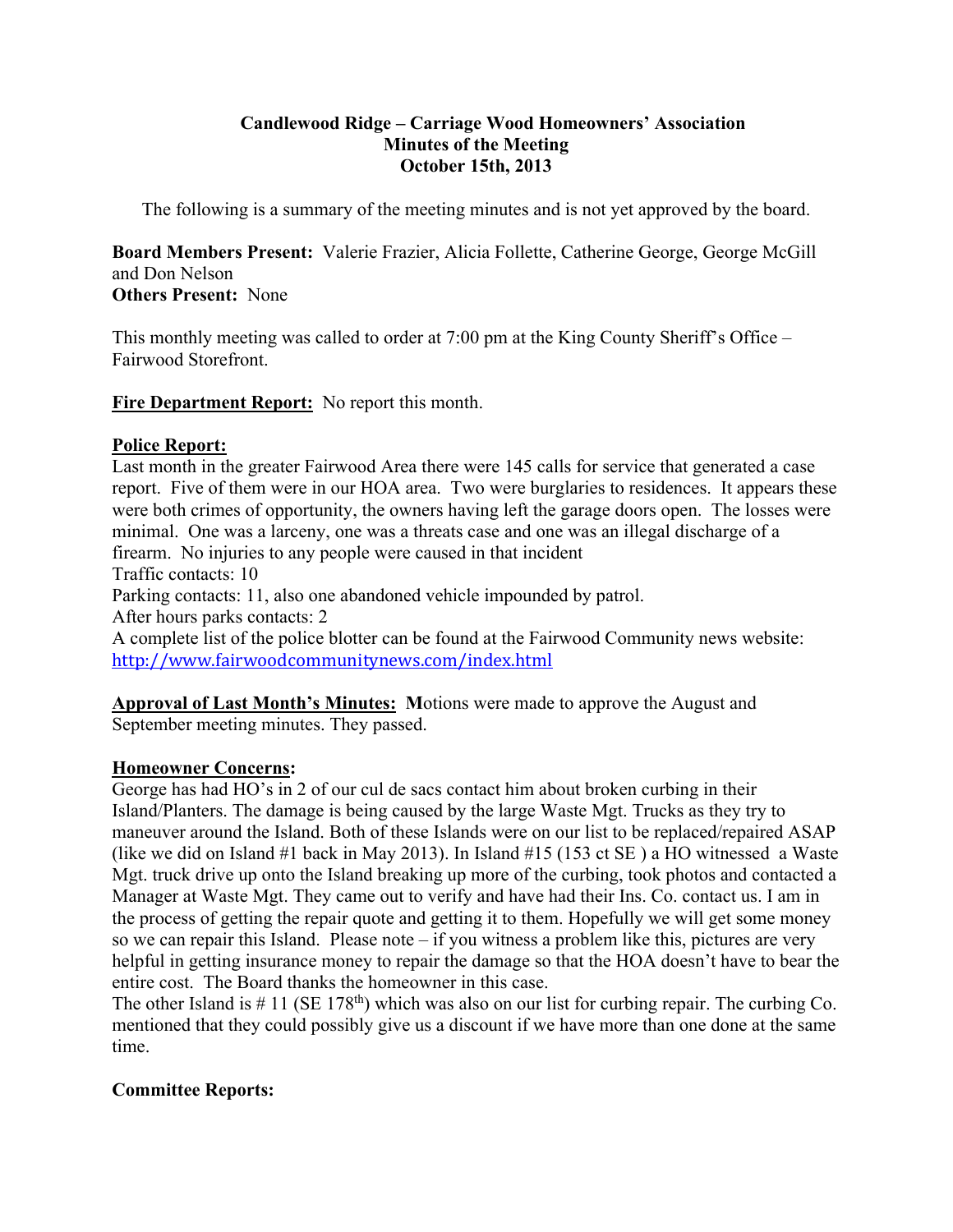## **Treasurer's Report:**

2014 budget will be reviewed at the November meeting for final approval.

# **ACC Report:**

ACC requests were: 1 landscape 2 paints 1 chimney

#### **Common Areas Maintenance Report:**

- Reminder to all Homeowners It is our responsibility (Not King County's) to keep the street drains clear. Please clear the debris and leaves from the drains by your house and at the ends of your street.
- We continue to have branches and trees fall onto the paths at CR Park. Please contact me at commonareas@crcwhoa.org or call 425-738-8611 #80 and leave a message if you notice any trees or branches at either park or any of the Common areas or entrances.
- Reminder all dogs must be on leash this is a King County Law as well as our policy in our HOA Parks.
- George found out that a parcel of land at the corner of SE  $179<sup>th</sup>$  and 159 Ave SE was declared permanent open area by King County back in 1977 (This is the same designation that our Park has) The question came up when a HO contacted me about a few trees he thought were in danger of falling. He has received a quote for removal of these trees.
- King County Sheriff Patrols and requests will now be coordinated by the CAM Chair and monthly reports will be submitted before each monthly meeting. Please contact the Board with any areas of concern and we will do our best to accommodate. We will be dropping hours probably next month so we can have more in Spring and Summer.
- The large slide in CW Park is damaged and needs to be replaced. It turns out that this slide is no longer made and another type will need to be retrofitted. We have found out and have ordered a new slide at a cost of \$2927 including installation.
- Please keep a watch for suspicious Activity and call 911
	- **Reminder:** Our parks are private parks which exist for the use and enjoyment of HOA residents, their families and guests. They are not public parks. Our park usage rules apply to everyone. Following are some of the rules that have been established to maximize safety, and minimize liability and maintenance cost:

A. Park Hours: 9:00 am to dusk.

B. No Smoking, alcohol, drugs, loud music, golfing, motorized vehicles or Fireworks are allowed.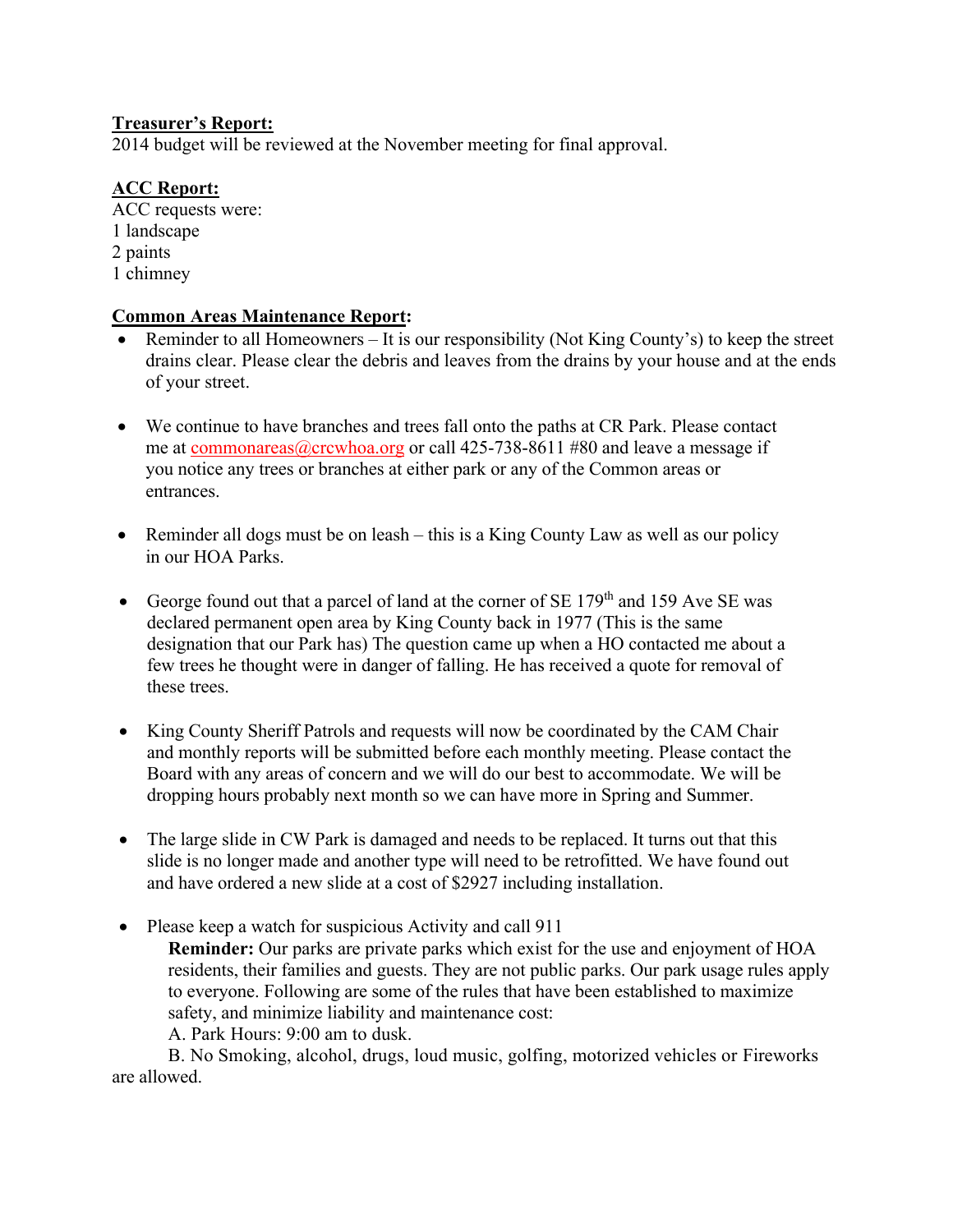C. Animals must be leashed and owners are responsible for cleaning up after their animals.

## **Complaints Negotiations Report:**

We talked about the status of existing complaints.

Reminder to all homeowners: All complaints must be signed and mailed in. They cannot be accepted via e-mail. If you get a letter, please contact the committee with your plans or issues. (For example, if you cannot do some work until an ACC form has been approved.) Please, only one complaint per form. Do not list multiple houses on the same form.

#### **Capital Improvement Committee:**

Please contact the board if you have any ideas for Capital Improvements.

#### **Legal and Insurance Report:**

None

#### **Nominating Committee**

John Utz is chair, Catherine George is a member. There is one old open Board position after George McGill volunteered to serve another 3 year term. There will be three Board positions up for reelection in 2014. If you are interested in serving on the Board, please contact a Board member or attend a monthly meeting.

#### **Old Business:**

No old business this month.

#### **New Business:**

The Web site needs maintenance as people are not able to download forms. This may be related to an upgrade that Google made. We are investigating changing to a new web product. We have about 40 people who have accessed our Facebook page as of this month.

| Valerie Frazier  | ACC/President                             |
|------------------|-------------------------------------------|
| John Utz         | Nominating Committee Chair/Vice President |
| Alicia Follette  | Complaints                                |
| George McGill    | Common Areas Chair/Cul-de-sac Chair       |
| Don Nelson       | Legal and Insurance/Treasurer             |
| Catherine George | Reporting Secretary/Web Master            |

**Special Topics:** Visit our Website and contact the HOA via Email at:

Web – www.crcwhoa.org

Email – president@crcwhoa.org

If you would like to give us your email address in order to be added to our email announcements please send your info to bookkeeper@crcwhoa.org. Please visit us on Facebook also.

A motion was made to adjourn the meeting at 8:21 pm.